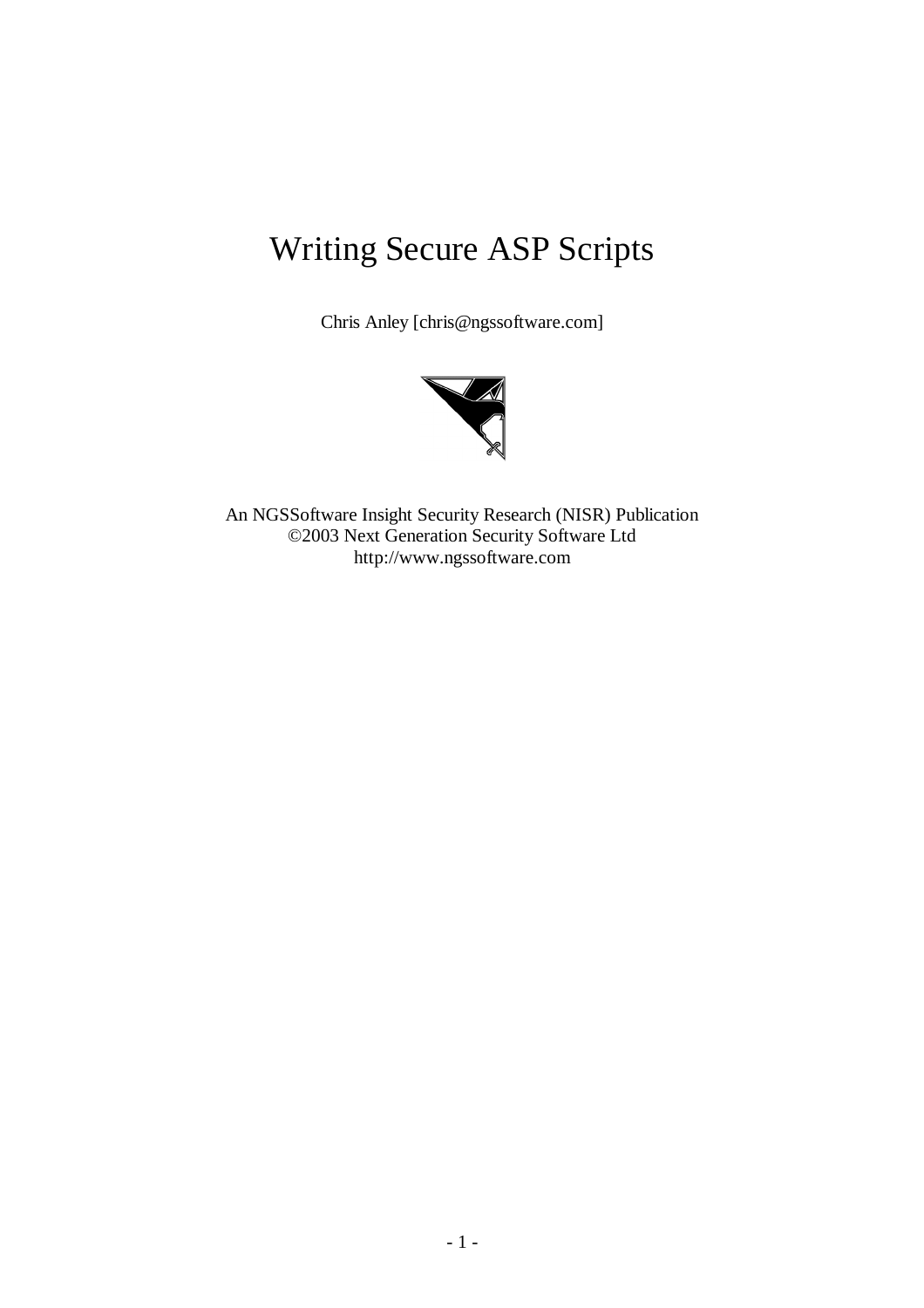Table of contents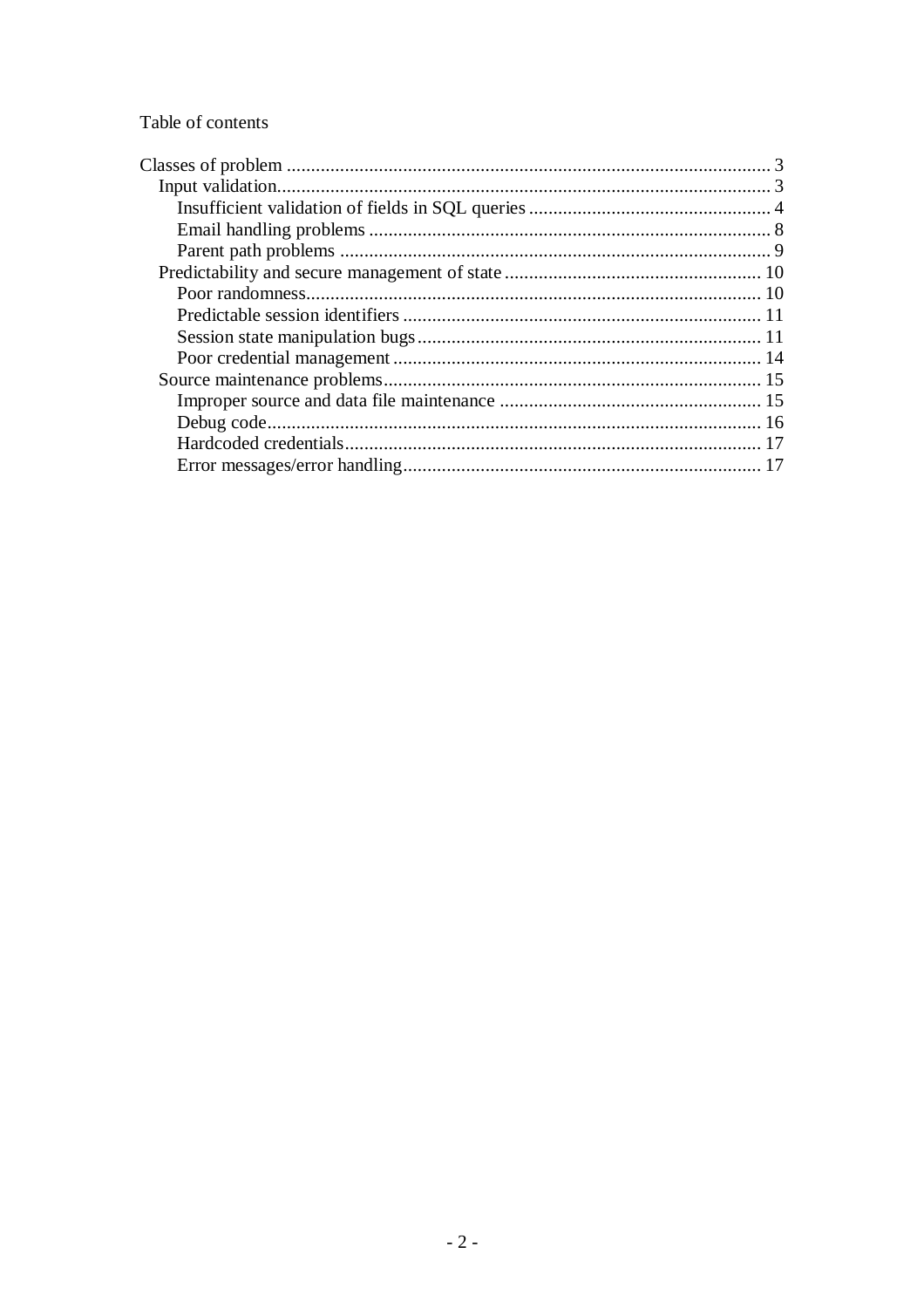# **Introduction**

This paper briefly describes several common classes of coding error generally encountered when auditing web applications running on the Active Server Pages (ASP) platform.

The paper is broken down into three broad sections, each of which addresses several common coding problems. The following is a list of the common errors that are discussed in this document, divided into three broad categories. The remainder of the document deals with each of these problems in turn. Any ASP code samples assume that the default language is VBScript, but all of the points apply equally to JavaScript. Equally, all occurrences of the SQL language assume that Microsoft SQL Server is being used as the back – end database.

# **Input validation**

Insufficient validation of fields in SQL queries Email handling problems Parent path problems

# **Predictability and secure management of state**

Poor randomness Predictable session identifiers Session state manipulation bugs Poor credential management

## **Source maintenance problems**

Improper source and data file maintenance Debug code Hardcoded credentials Error messages/error handling

## Classes of problem

## **Input validation**

Input validation errors are probably the most common form of problem encountered when auditing ASP applications. Three of the most common classes of input validation error are:

Insufficient validation of fields in SQL queries Email handling problems Parent path problems

We will address each of these classes of error in turn.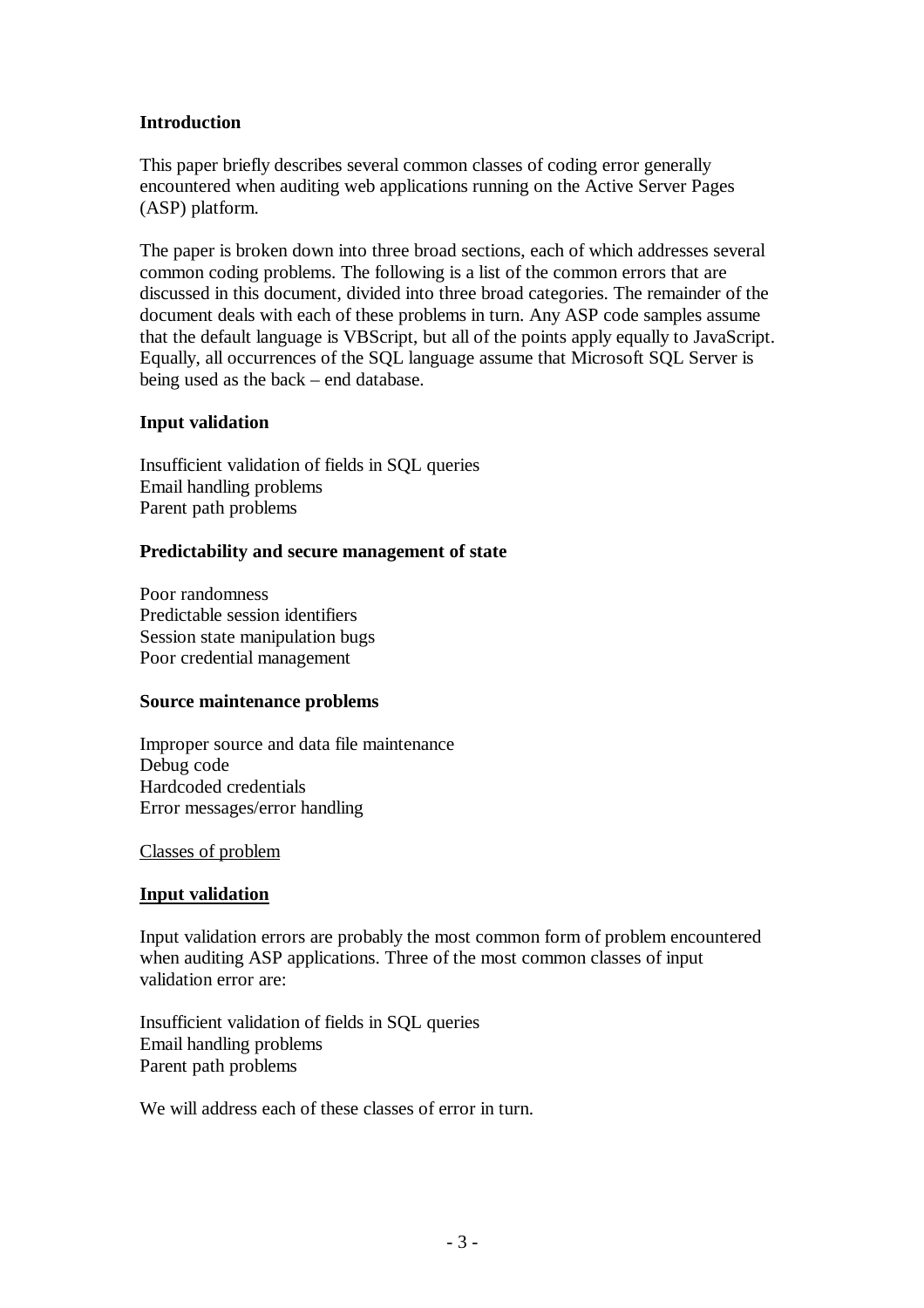#### **Insufficient validation of fields in SQL queries**

ASP applications frequently communicate with back – end databases. Most databases use the Structured Query Language (SQL) to manage and manipulate data. SQL is a textual language that has a rich syntax; it is effectively a programming language in its own right. Here are some examples of SQL statements:

```
select * from users where username = 'fred'
insert into users (username, password) values ('fred', 'sesame')
drop table users
```
Typically, an ASP application will create the SQL query string dynamically, based on data supplied by the user in a query string or form, like this:

```
strSQL = "select * from users where username = '" &
  request.form("username") & "' and password = '" \&request.form("password") & "'"
```
The "request.form" statements refer to the strings that the user types into a HTML form in their web browser. Unfortunately, there is nothing to prevent the user from typing anything they want into the form. This can lead to the user being able to submit arbitrary SQL queries. Here is an example of how this might happen.

Let's consider an example 'login' form processing script. This script handles an attempt by a user to 'log in' to the ASP application using a username and password. The portion of the code that verified whether the user has used a valid username and password might look something like this:

```
username = request.form("username")
password = request.form("password")
strSOL = "select * from users where username = '" & username &
         "' and password = '" & password & "'"
set objRS = objDB.execute(strSQL)
if ( objRS.EOF ) then
     response.redirect("LoginFailed.asp")
end if
…(the user is now valid, do some stuff)
```
What we are doing here is selecting all fields in a row from the users table, where the username and password match the supplied data. If the returned recordset is empty (EOF) we redirect the user to a 'login failed' page, otherwise, we continue, with the user data that we retrieved from the database.

This has several flaws. These flaws are easily illustrated if we consider what happens when the user inputs a 'normal' username and password:

Username: fred Password: sesame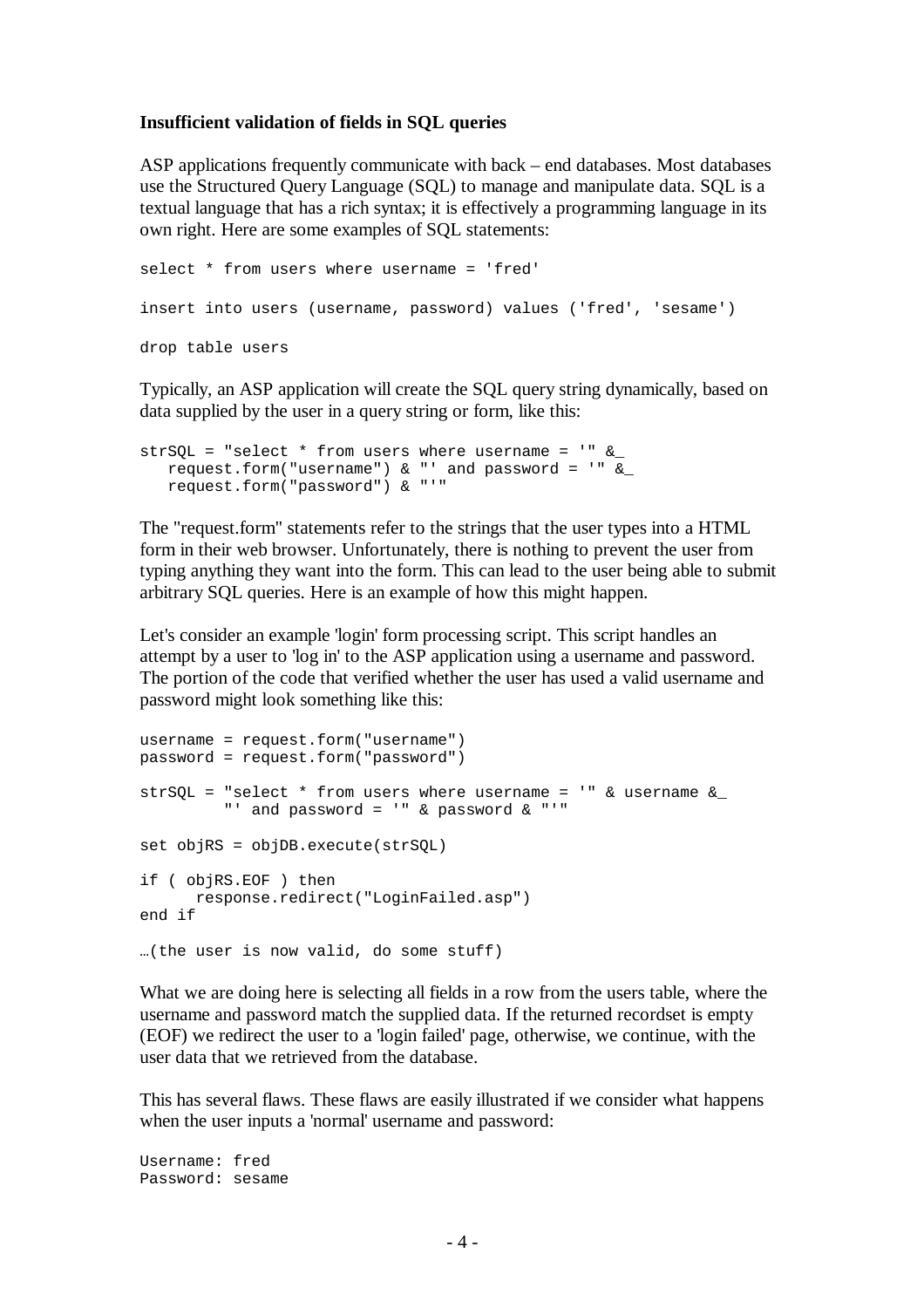…the string 'strSQL' becomes

select \* from users where username = 'fred' and password = 'sesame'

…which runs fine. If there is a user 'fred' with a password 'sesame', we will get fred's row, and all will be fine.

However, consider the following scenario:

```
Username: fred'--
Password: whatever
```
…the string 'strSQL' becomes

```
select * from users where username = 'fred'--' and password =
'whatever'
```
Given the above logic, this will log us in as 'fred', without knowing fred's password. The '--' character sequence represents a single - line comment in Transact-SQL, the SQL language used by Microsoft SQL Server, so it stops executing the SQL statement when it reaches it. The result? We get fred's row returned to us, without knowing fred's password.

Further, more dangerous uses of the technique are possible. Consider this:

Username: fred' drop table users-- Password: whatever

The SQL parser terminates the first Transact-SQL query after fred'. If more SQL statements follow it, they are run as well. In this case, the table 'users' will be deleted, effectively denying everyone the ability to log into the database.

Using this technique, it is possible to run whatever SQL query an attacker wishes. Using the rich capabilities of SQL server and it's range of built in stored procedures and extended stored procedures, it is possible to use the database server as a bridgehead into the back-end network that supports the ASP application. Examples of things an attacker might do:

- use error messages returned by the server to obtain information in fields in the database, or information about the structure of the database (credit card information, user credentials such as passwords)
- use the xp cmdshell extended stored procedure to run commands as the SOL server user, on the database server
- use the sp\_OACreate, sp\_OAMethod and sp\_OAGetProperty system stored procedures to create Ole Automation (ActiveX) applications that can do everything an ASP script can do

Traditional wisdom has it that if an ASP application uses stored procedures in the database, that SQL injection is not possible. This is a half-truth, and it depends on the manner in which the stored procedure is called from the ASP script.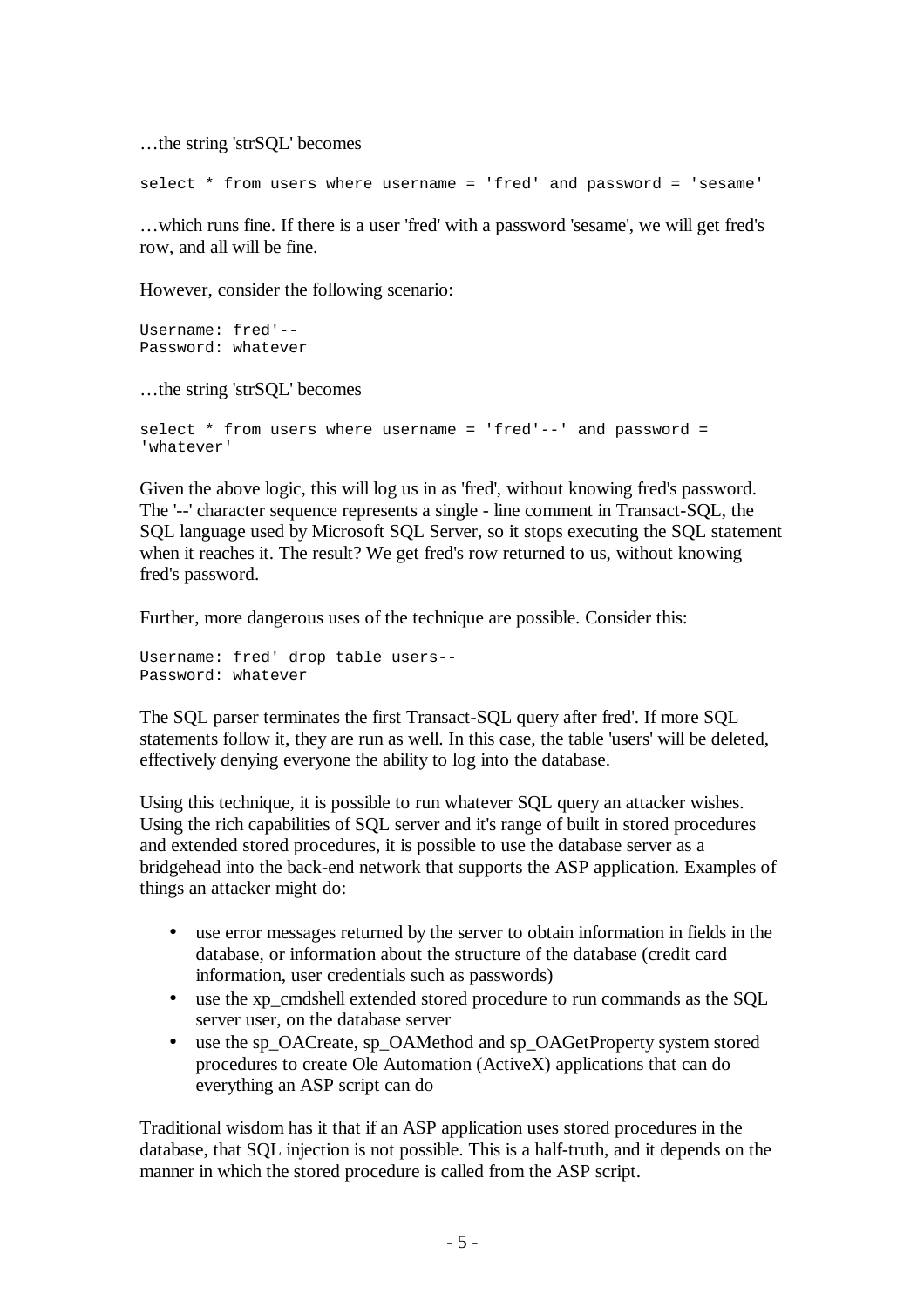Good general rules are:

- If the ASP script creates a SQL query string that is submitted to the server, it is vulnerable to SQL injection, \*even if\* it uses stored procedures
- If the ASP script uses a procedure object that wraps the assignment of parameters to a stored procedure (such as the ADO command object, used with the Parameters collection) then it is generally safe.

To illustrate the stored procedure query injection point, execute the following SQL string:

```
sp_who '1' select * from sysobjects
or
sp_who '1'; select * from sysobjects
```
Either way, the appended query is still run.

There are several ways to fix this problem:

- 1. Disallow input which is known to be bad
- 2. Allow only input which is known to be good
- 3. Attempt to 'escape' delimiting characters

Each scheme has its merits.

If we disallow input which is known to be bad, we would be looking for specific characters or words in the input that we know are dangerous. The code might look like this:

```
function validate( input )
      bad_strings = Array( "'", "select", "union", "insert", "--" )
      for each i in bad_strings
      if ( InStr( input, i ) <> 0 ) then
            validate = false
            exit function
      end if
      next
      validate = true
end function
username = request.form("username")
password = request.form("password")
if ( not validate(username) or not validate(password) ) then
     response.redirect("invalid_input.asp")
end if
```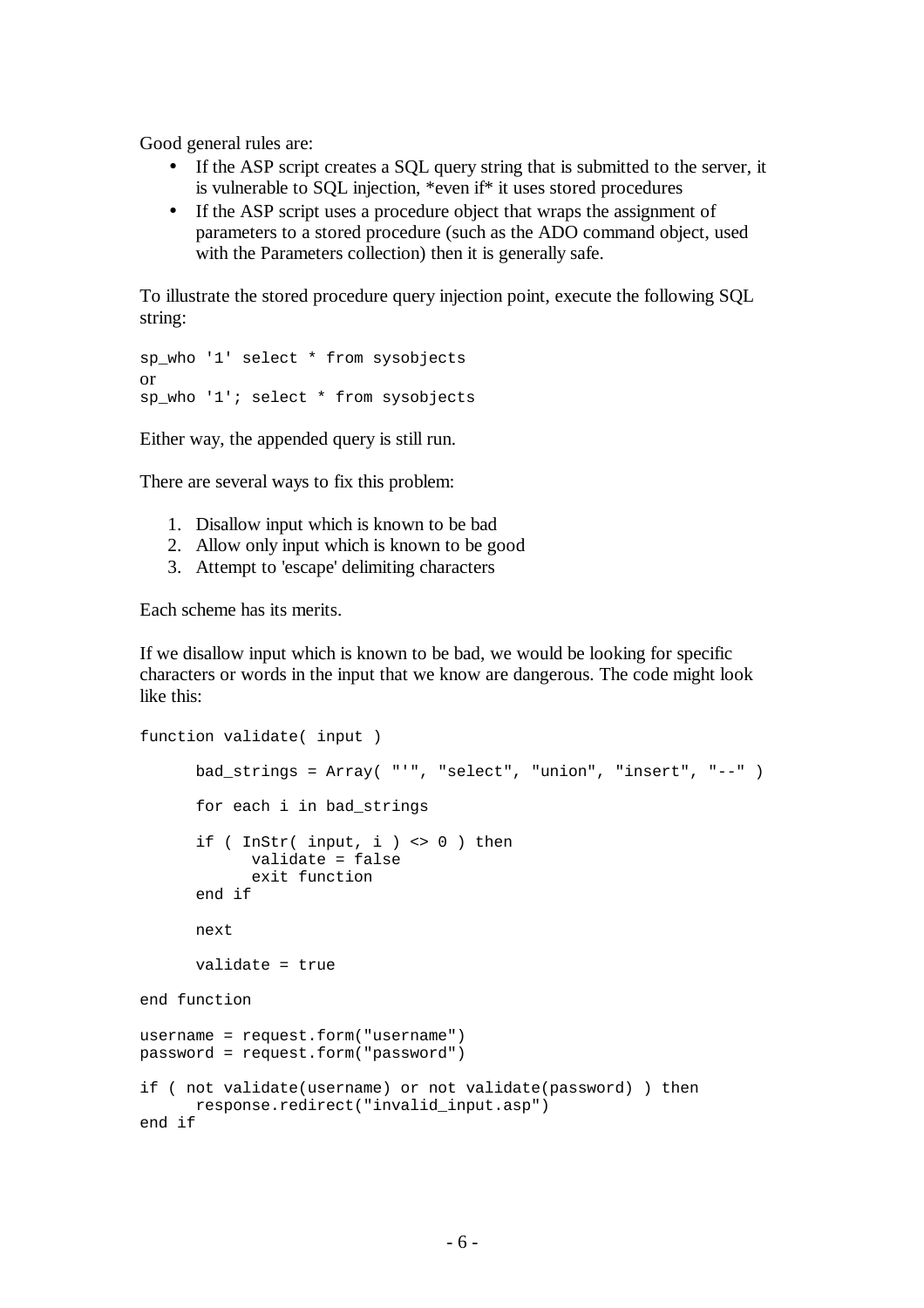The disadvantage of this scheme is that we don't necessarily know what bad data looks like. On the basis of this brief tutorial, we could probably guess, but we might pick the wrong items for 'bad\_strings'. Also, we would have problems if we want to allow usernames like O'Brien

The second method, allowing only input which is known to be good, is better, but a little more demanding to code. The idea with this method is that we define several data types, and permit only certain character combinations in each. For example, we might have a 'name', 'password', 'integer' and 'session\_id' type. The validate function might look like this:

```
function validate( input, datatype )
     good_name_chars =_
"abcdefghijklmnopqrstuvwxyzABCDEFGHIJKLMNOPQRSTUVWXYZ'- "
     good_password_chars =_
"abcdefghijklmnopqrstuvwxyzABCDEFGHIJKLMNOPQRSTUVWXYZ0123456789"
     good_number_chars = "0123456789"
     good_sessionid_chars = "ABCDEF0123456789"
     validate = true
     select case datatype
     case "name"
           for i = 1 to len( input)
                 c = mid( input, i, 1)if ( InStr( good name chars, c ) = 0 ) then
                       validate = false
                  end if
           next
     case "password"
           for i = 1 to len( input)
                 c = mid( input, i, 1)if ( InStr( good_password_chars, c ) = 0 ) then
                       validate = false
                  end if
           next
     case "number"
           for i = 1 to len( input)
                 c = mid( input, i, 1)if ( InStr( good_number_chars, c ) = 0 ) then
                        validate = false
                  end if
           next
     case "sessionid"
           for i = 1 to len( input)
                  c = mid(i) input, i, 1)
                  if ( InStr( good sessionid chars, c ) = 0 ) then
                        validate = false
```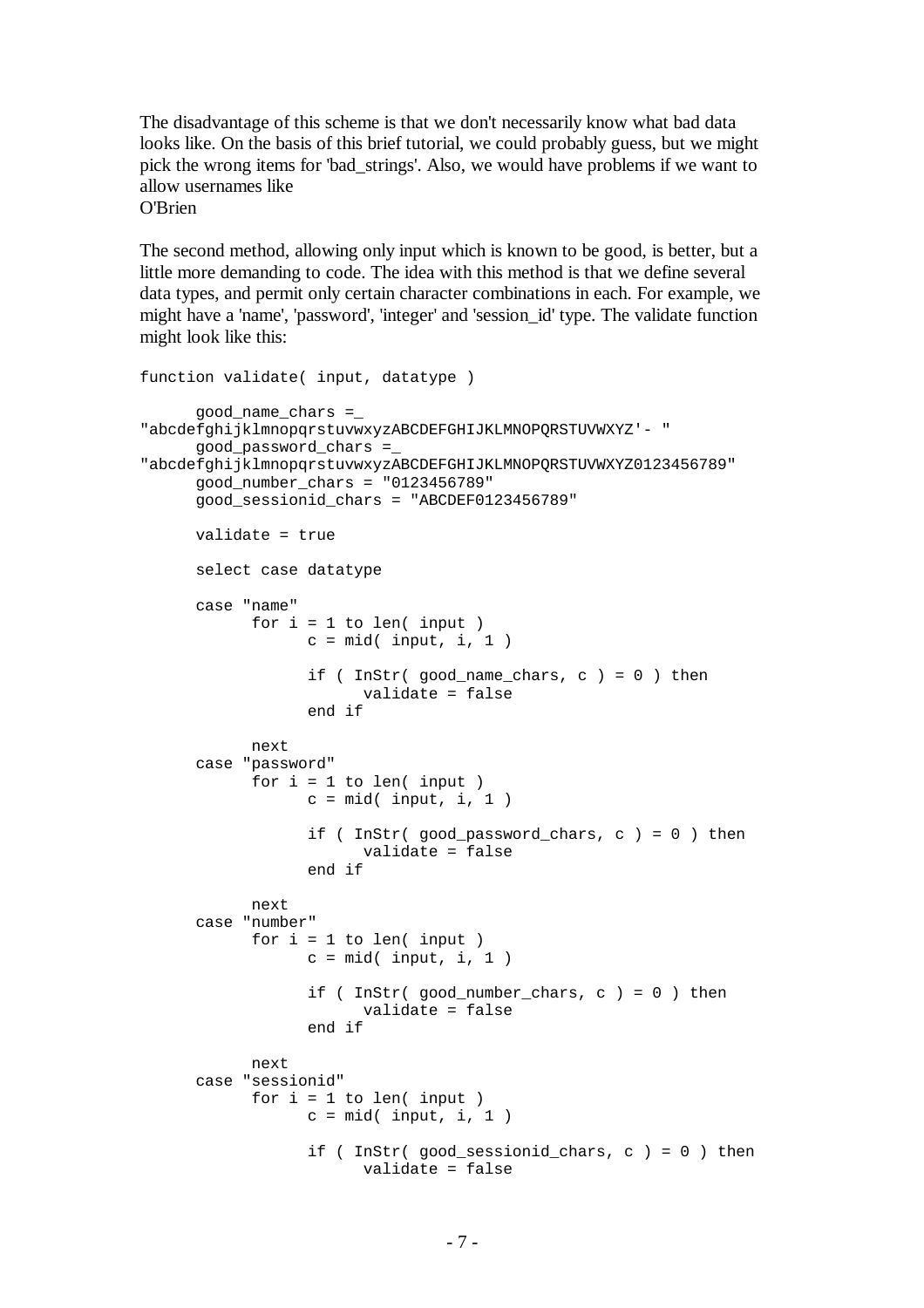```
end if
            next
      case else
            validate = false
      end select
end function
```
An important point here is that we allow the character ' in a name, along with '-' and spaces. This would allow an attacker to perform the

Username: fred'--

attack outlined above, though it would restrict what an attacker could do in terms of arbitrary queries.

The final solution (which is not necessarily better than either of the above) is to attempt to 'escape' delimiting characters. An example function, that 'doubles up' single quote characters, looks like this:

```
function escape( input )
      input = replace(input, "'", "''")
     escape = input
end function
```
The problem with this solution is that not all terms in an SQL query are delimited. For example, if we had a numeric userid, our SQL query might look like this:

select \* from users where userid = 24 and password = 'whatever'

Obviously, the attacker can simply input SQL statements into the field directly, without needing to 'escape' from a data string.

The best method depends upon the circumstances. A very secure method is to use both the first and second methods, in combination. First we verify that the input contains only valid characters, then we look for strings that we know to be specifically bad. The method chosen will, however, depend on the requirements associated with user input to the application.

For more information on this kind of bug, see the other papers I've written on the subject, at: http://www.ngssoftware.com/papers/advanced\_sql\_injection.pdf and http://www.ngssoftware.com/papers/more\_advanced\_sql\_injection.pdf

## **Email handling problems**

A similarly nasty problem occurs when handling data that is to be passed into an email. The problem arises because most objects that wrap sending an SMTP message send SMTP commands directly to the server, without validating the user's input. For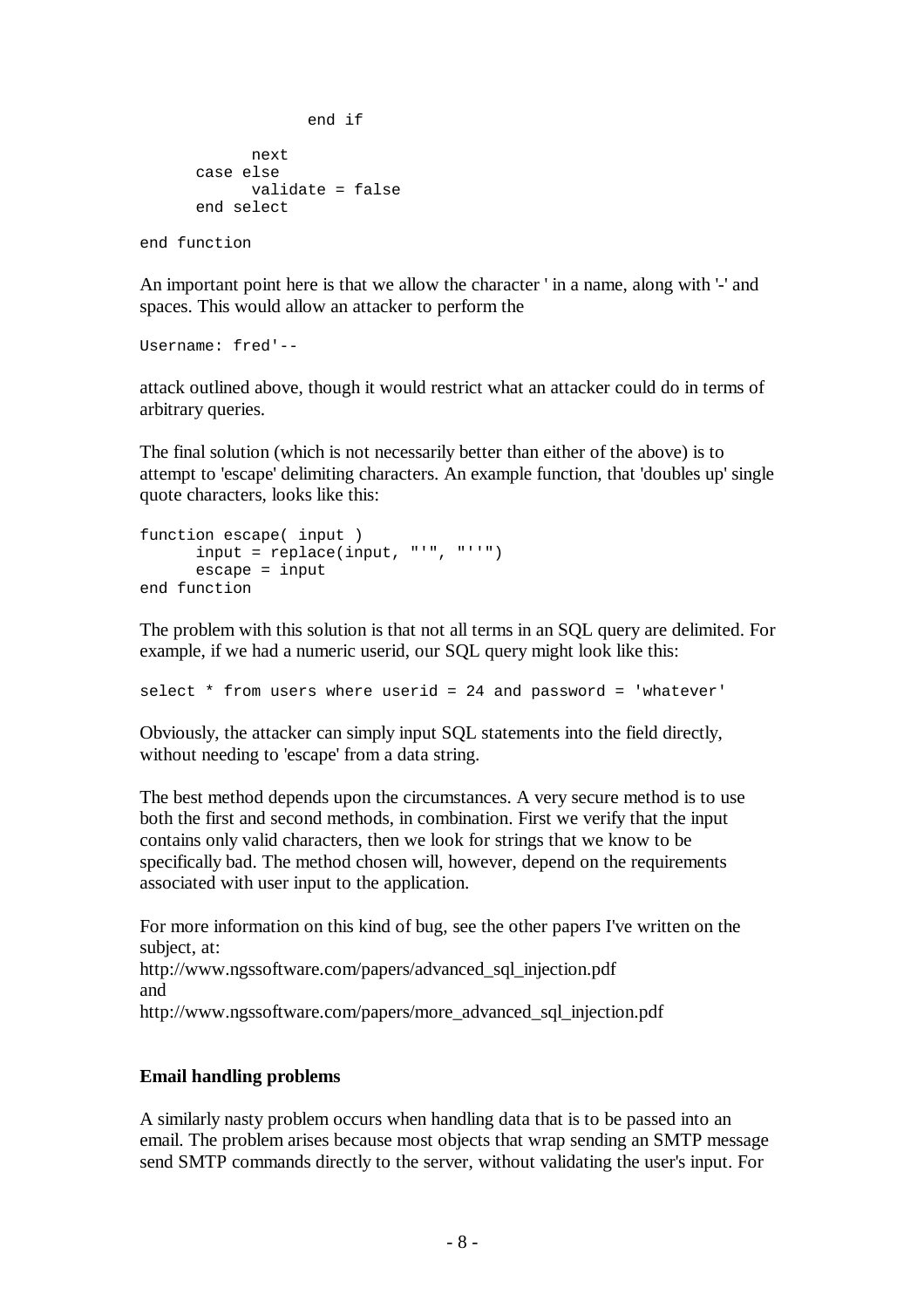example, the cdonts.newmail object permits various of it's properties to contain carriage-return and linefeed characters, and periods ('.').

SMTP (Simple Message Transfer Protocol) is a text - based network protocol that is the method that most ASP email objects use to send messages. SMTP has a fairly simple syntax. For example, the commands to send a message might look like this: ( '>' indicates client-to-server communication, '<' indicates server-to-client)

```
(client opens connection to server on TCP port 25)
< 220 mail.example.net ESMTP Thu, 3 Jan 2002 18:16:35 +0000
> HELO client
< 250 mail.example.net Hello client [10.1.1.1]
> MAIL FROM: <joe.blow@example.net>
< 250 <joe.blow@example.net> is syntactically correct
> RCPT TO: <foo.bar@example.net>
< 250 <foo.bar@example.net> is syntactically correct
> DATA
< 354 Enter message, ending with "." on a line by itself
> Subject: Test mail
> Date: Thu, 3 Jan 2002 18:14:45 -0000
>
> Got it.
> : \circ)
>
> -joe
> .
>
< 250 OK id=12345
> QUIT
< 221 mail.example.net closing connection
(server closes connection)
```
In a similar manner to SQL, you can see that if the user were to enter, (say) in the body of the message, a '.' on a line by itself, the server would terminate the message. In a similar manner to the SQL ';' character, we can then begin a new message, which can have a totally arbitrary sender and recipient, and can contain whatever data the attacker wishes, including potentially harmful MIME encoded file attachments.

The resolution to this problem is to ensure that the user cannot submit a '.' on a line by itself at any point in the message, including the 'from' and 'to' fields. Which of the validation methods is used would depend on circumstances.

David Litchfield of NGSSoftware has written a more lengthy explanation of this type of problem, which can be found at http://www.ngssoftware.com/papers/aspmail.pdf

## **Parent path problems**

Another exceptionally common problem related to input validation is the 'parent path' problem. We can group in this category all problems having to do with unexpected characters in filenames.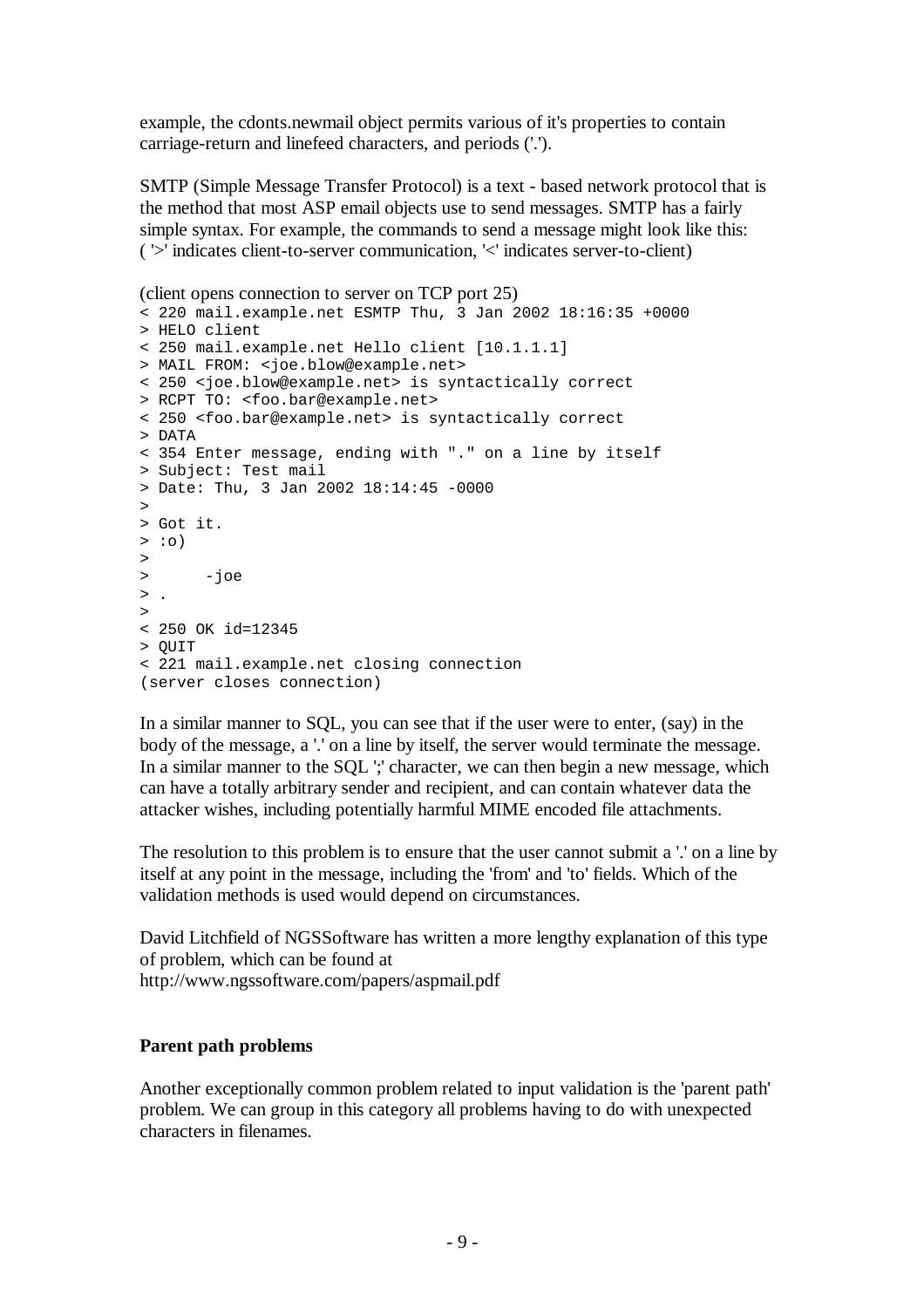Suppose we have a code snippet that adds some text to a log file corresponding to a user session. The code might look like this:

```
filename = \text{"c:\log} \" & username
set fs = createobject( "scripting.filesystemobiect" )
set f = fs.OpenTextFile( filename, 8, True)
f.writeline message
f.close
set f = nothing
set fs = nothing
```
Say we add the text of each web request made by each user to their own log file.

This is fine if the username is, say, 'fred'. But what if the username is ..\..\..\..\..\..\inetpub\wwwroot\runcmd.asp

An ASP script will be created in the web root, with contents that the user can control part of. That part might look something like this:

```
<% set o = server.createobject("wscript.shell")
o.run( request.querystring("cmd") ) %>
```
The attacker has created a script that will run an arbitrary command line on the web server. In versions of Microsoft Internet Information Server prior to version 5, this command would run in the context of the local 'system' account, and could thus add local administrative users, or perform any other action that the system itself can perform, such as reading the SAM.

The underlying problem here is the same as the SQL and SMTP problems; the data submitted by the user is interpreted in some context where special characters or character sequences have meaning.

Wherever an application creates filenames, any part of which is controlled by the user, the application must validate the user input very carefully.

Here are some example abuses of poor filename validation:

Reading the source code of any .asp file on the server (revealing ODBC connection strings, for example)

Creating a script file of some sort that can then be run in subsequent HTTP requests. Overwriting the contents of a critical system file or script with garbage, thereby preventing audit (web server log), or destroying specified parts of the web application (such as an administrative part of the website; simple overwrite the login.asp script with garbage, or null data)

# **Predictability and secure management of state**

Web applications typically requite some way of maintaining the 'state' of a user's interaction with the application. This can manifest itself in a number of ways, and if handled poorly, is open to abuse by attackers.

# **Poor randomness**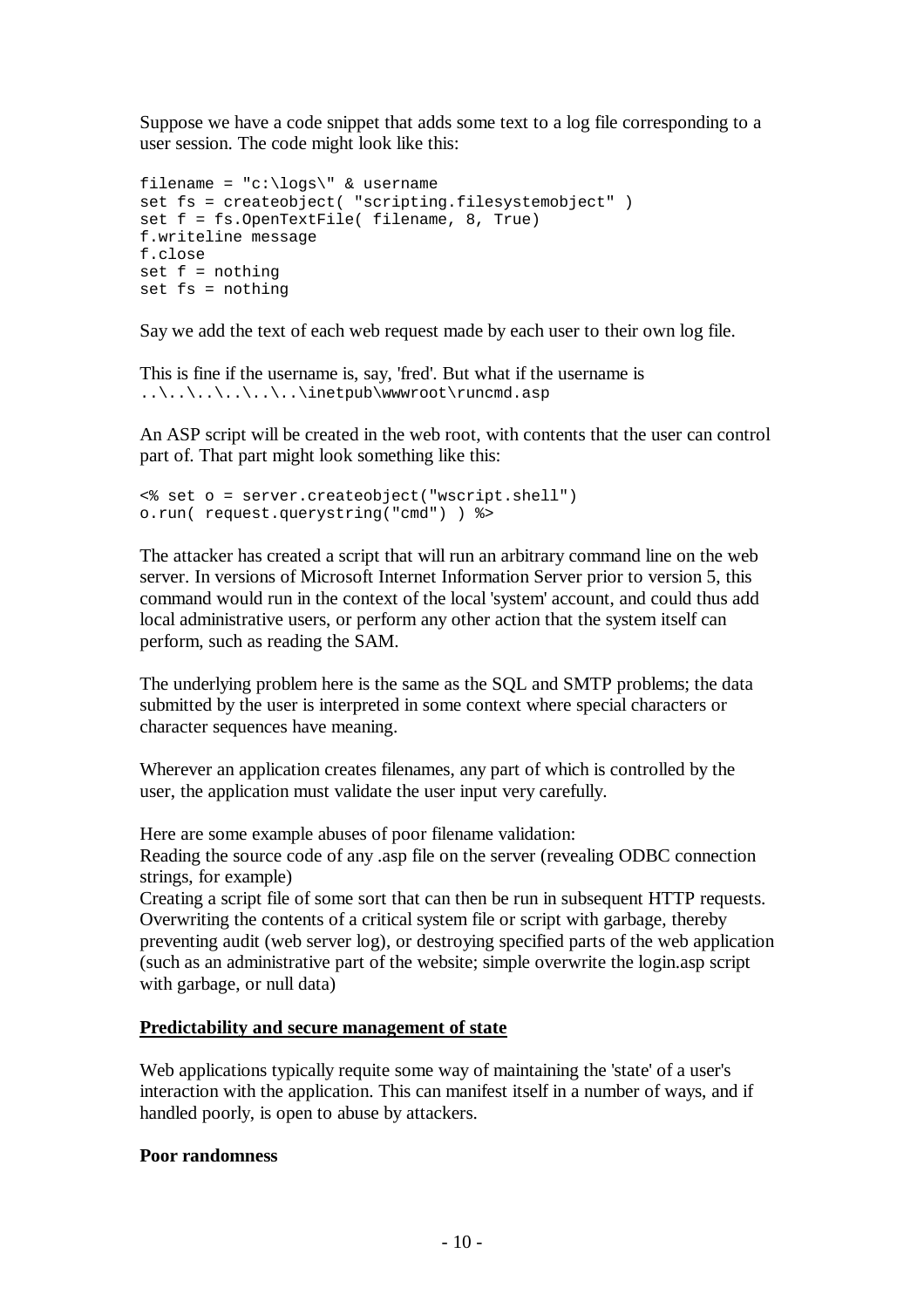Applications generally have some requirement for randomness. The application may have to generate its own session identifiers, for example, or it might have to create some kind of random password.

Most 'random' number generators build into languages and libraries are based upon arithmetic 'pseudo' random number generators. A problem frequently exhibited by these generators is that they issue repeating sequences. Another common problem is that of seeding with predictable data, such as a tick count, an IP address or hostname.

Some applications pick data that is not at all random for supposedly 'random' numbers. For example, it is common to use the current time, measured in seconds, as the 'secret', combine it with (say) the userid and then pass it through a hashing function such as MD5 or SHA1. The problem here is that there are only 3600 seconds in an hour. It is within the realms of possibility that an attacker can generate 3600 requests in the time that a user's session exists on the server, given that most web servers can comfortably handle several thousand requests per second. A crucial point is that hashing the data doesn't help, or more precisely, hashing a value doesn't change the amount of entropy it contains. If there is only a small amount of 'randomness' input, only a small amount of 'randomness' will be output. Competent attackers have access to session id generation code for a variety of platforms, and there are only a small number of cryptographically 'strong' hashing functions in existence. In essence, hashing doesn't win you much.

An attacker is very likely to be able to guess the time at the server, even to millisecond resolution; often it is contained in web responses. The ICMP timestamp request is another method of obtaining the time at the server.

# **Predictable session identifiers**

Some applications use monotonically increasing session identifiers (i.e. the first id is 1, the second 2 and so on). Some applications use the primary key of a table in a database; again, this is extremely weak and quite easy to guess, given a single valid identifier.

The reason why predictable session identifiers must be avoided is that knowledge of the session id typically grants access to the application. Once a user has passed the 'authentication' phase of an application, the session identifier is the only way the application has of verifying who is who.

Consequently, if an attacker can guess the session id of a user who is currently authenticated with the application, they will be able to interact with the application as though they were that user.

# **Session state manipulation bugs**

This is a subtle class of problem that exploits the manipulation of the state of an application.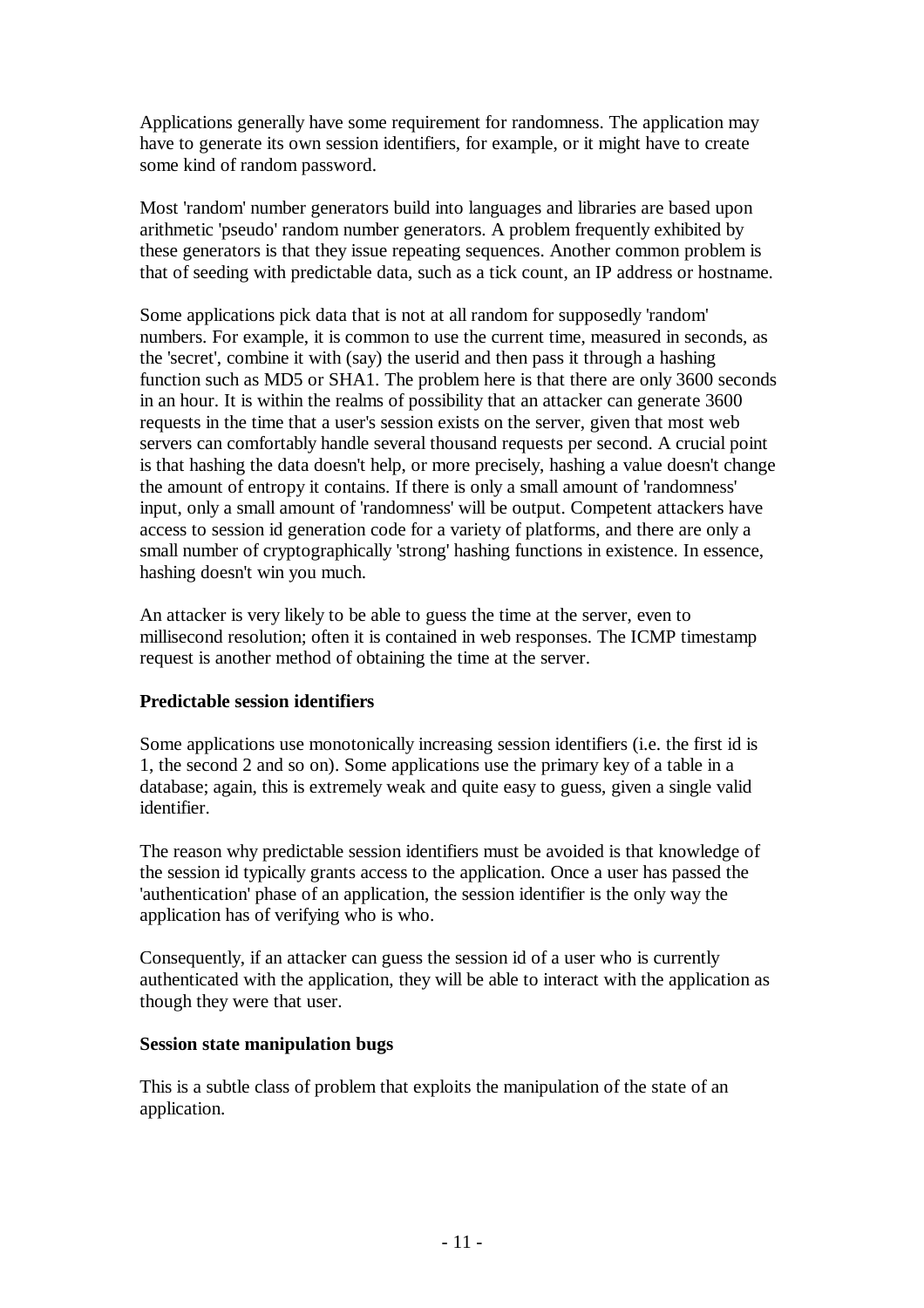Most ASP applications maintain some kind of state using the built-in 'session' object. For example, an application might do this (hopefully after the 'authentication' process has been successfully concluded):

session("username") = request.form("username")

The application would then use the session("username") variable whenever it wishes to retrieve the user's username.

The state of the 'session' object is maintained by ASP session id cookies.

The problem with maintaining a complex session state is that whenever the code manipulates the state, it might be laying itself open to malicious changes by an attacker.

Applications will use 'include' files to structure scripts. Every .asp script might include a 'header', 'footer' or 'menu', or similar. These 'include' scripts are generally executed in the context of the main 'body' scripts, but there is nothing stopping an attacker from requesting the script in isolation. If the 'include' script manipulates the session state, an attacker can take advantage of this.

Typical attacks using this technique might be:

Becoming another user by manipulating the 'authentication' states. Obtaining free 'downloads' by bypassing state transitions that the application goes through to 'verify' valid users. Obtaining administrative access to an application

As an example of this class of error, here is a login page drawn from sample code: (some lines are wrapped)

```
<%@LANGUAGE = "VBSCRIPT"%>
<%session("username") = request("username")%>
ے ر
strErr = "if request("action") = "login" then
      Set Conn = Server.CreateObject("ADODB.Connection")
      Conn.Open "DRIVER={Microsoft Access Driver (*.mdb)}; DBQ=" &_
      Server.MapPath("forum.mdb")
      SQL = "select username, password from users where username = '"
            & request("username") & "'"
      set RSuser = Conn.execute (SQL)
      if RSuser("password") = request("password") then
            Response.Redirect("list.asp")
      else
            strErr = strErr & "Invalid password"
      end if
elseif request("action") = "register" then
```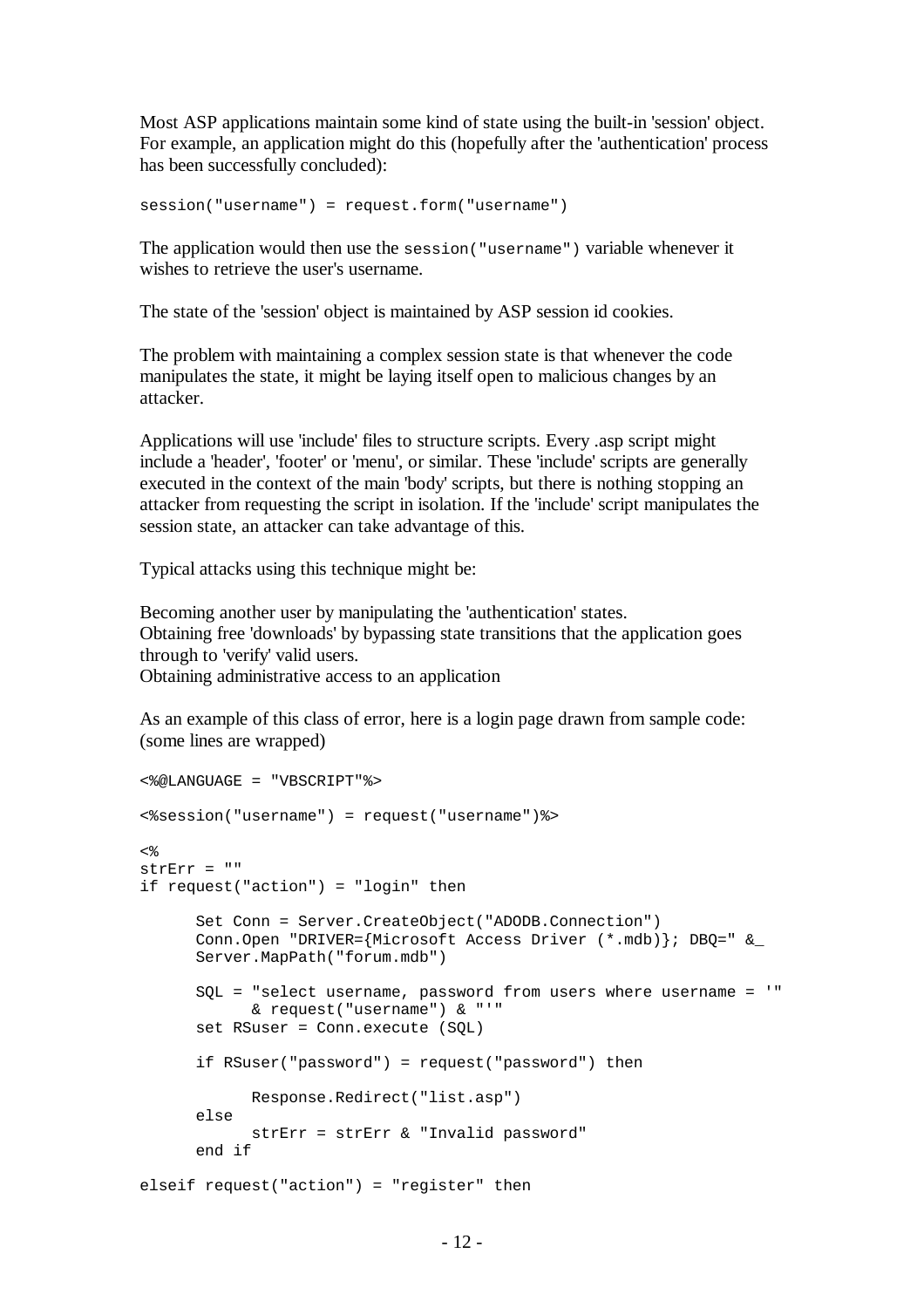```
if request("username") = "" then
           strErr = strErr & "Username is a required field"
      end if
      if request("password") = "" then
            strErr = strErr & "Password is a required field"
      end if
      if strErr = "" then
            if request("password") <> request("confirm") then
                   strErr = strErr & "Password must match the
confirmation"
            else
                   Set Conn = Server.CreateObject("ADODB.Connection")
                   Conn.Open "DRIVER={Microsoft Access Driver
(* .mdb); DBQ=" &_
                   Server.MapPath("forum.mdb")
                   SQL = "select username from users where username =
'" & request("username") & "'"
                   set RSuser = Conn.execute (SQL)
                   if not RSuser.BOF and not RSuser.EOF then
                         strErr = strErr & "This username already
exists"
                   else
                         SQL = "insert into users (username, password,
date_created, date_modified) VALUES ('" & request("username") & "',
'" & request("password") & "', '" & now & "', '" & now & "')"
                         Conn.execute (SQL)
                   end if
            end if
      end if
else
      strErr = strErr & "Unrecognised Action, please resubmit"
end if
\frac{6}{6}<\frac{6}{6}if strErr <> "" then
%>
<html>
<head>
      <title>Error</title>
</head>
<body>
<table border="0" cellpadding="0" cellspacing="0" width="400">
\epsilon+r>
      <td><br />b>The following errors were detected:</b></td>
\langle/tr>
<tr>
      <td><%=strErr%></td>
\langletr>
<tr>
      <td>Please go <a href="default.asp">back</a> and correct
them.</td>
\epsilon/tr>
</table>
</body>
```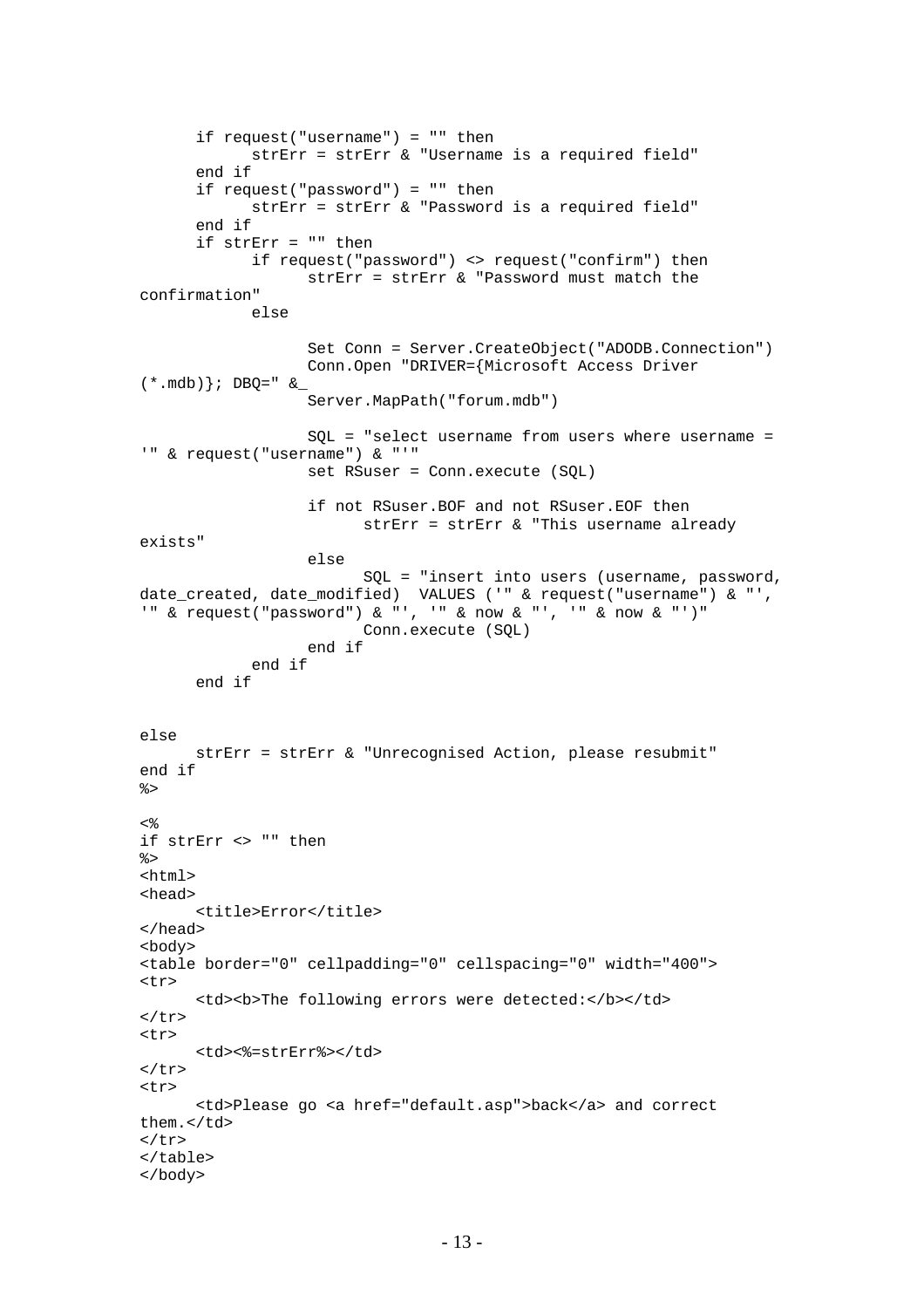```
</html>
<%else%>
<html><head>
      <title>Registration</title>
</head>
<body>
<table border="0" cellpadding="0" cellspacing="0" width="400">
<tr>
      <td><br />b>Registration completed</b></td>
      <td>Click <a href="list.asp">here</a> to enter the forum.</td>
\langletr>
</table>
</body>
</html>
<%end if%>
<%Conn.close%>
```
The point to note here is the second line of code:

<%session("username") = request("username")%>

The page then goes on to perform various operations based on the value of the 'action' field in the request. The point to note is that if the attacker specifies a username and an invalid action, the session("username") variable remains set to whatever the attacker chose. In this sample site, it turns out that the session("username") field is all that is used for authentication.

The resolution to these issues is to take care in the use of session() variables; ensure that if an error is encountered, that the modifications to the session state are erased, or otherwise rendered 'safe'.

#### **Poor credential management**

Another issue related to state and session maintenance is that of credential management.

Problems in this area include plaintext usernames and passwords in querystrings, form 'post' data or cookies. The fewer times credentials are transmitted, the better.

It is generally bad practice to have any form of credential (username, password, session id) in the querystring of a HTTP request. This is because of the likelihood that an attacker will gain the ability to read the web server's log file. Cookies and POST data are typically not held in web server logs, and thus are a slightly safer place to transfer credentials.

Another common issue is that of 'incremental verification'. This occurs where an application requests multiple items of data in order to authenticate, verifying each item in sequence and returning a different error message if each item is incorrect.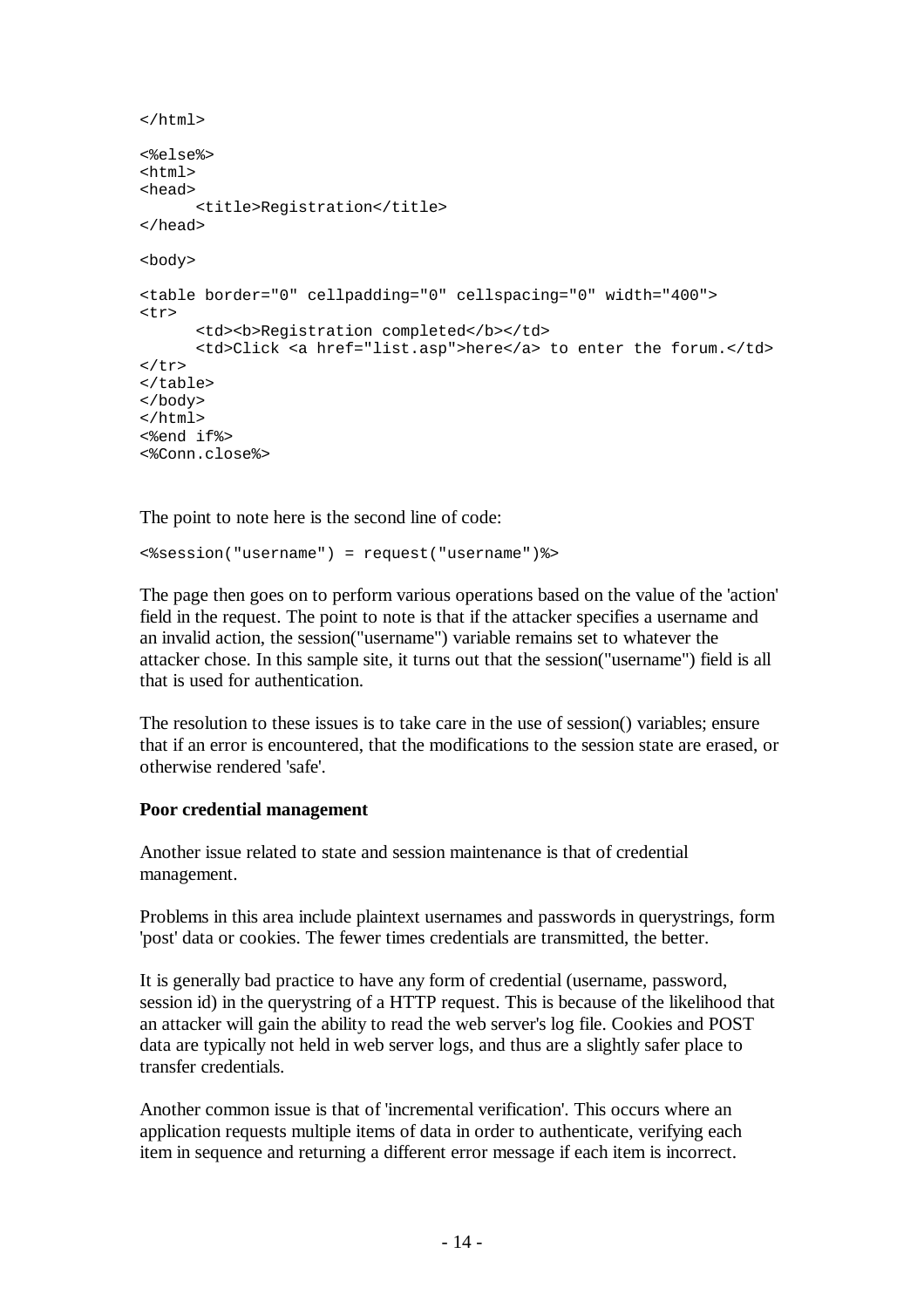For example, input of the username 'wibble123eqr' might result in the error message "error: the user does not exist" Whereas the username 'admin' might result in the error message "error: the password was incorrect"

Other examples might be 'business unit', 'username', 'password', or even 'domain name', 'username', 'password'.

Many applications allow an attacker to verify whether a given userid exists by simply registering for an id themselves, then guessing names based on the format of the userid they were given. For example, if the attacker 'John Smith' receives the username 'jsmith', it is obvious what username he should guess if he suspects that his arch-rival 'John Doe' also uses the system. The resolution to this problem is to return the minimum of error information when incorrect credentials are entered.

## **Source maintenance problems**

This section discusses problems that arise through the development process itself. It is often the case that management insistence on aggressive deadlines leads to the general quality of the codebase deteriorating. The cause of this problem is typically the pressure that the development team is under; the best resolution to the problem is to make the quality of the codebase, in terms of error handling, file locations, and credential handling, as important a part of the development process as the code itself. If an application is lacking in this area, management must allow the development team the time to 'tidy up'.

## **Improper source and data file maintenance**

If an attacker can access the source code to an application, they will have an advantage in attacking it. Backup files are often created when files are modified in the source tree. Typically these files might be named .bak, .old or similar. Occasionally the file is copied in windows explorer, which results in a 'copy of' filename.

As an example, let us say that the file 'login.asp' has been patched several times, in a hurried manner. The following files are quite likely to be in the same directory:

login.asp login.bak login.old login.asp.bak login.asp.old login.asp.2 Copy of login.asp Copy (2) of login.asp

This has quite a serious impact on the security of the application. For example, since the 'login.bak' file will not be interpreted by Active Server Pages; it's source code will be returned in 'raw' form. This will give an attacker knowledge of the exact authentication scheme in use. It might include an ODBC connection string, or other credentials.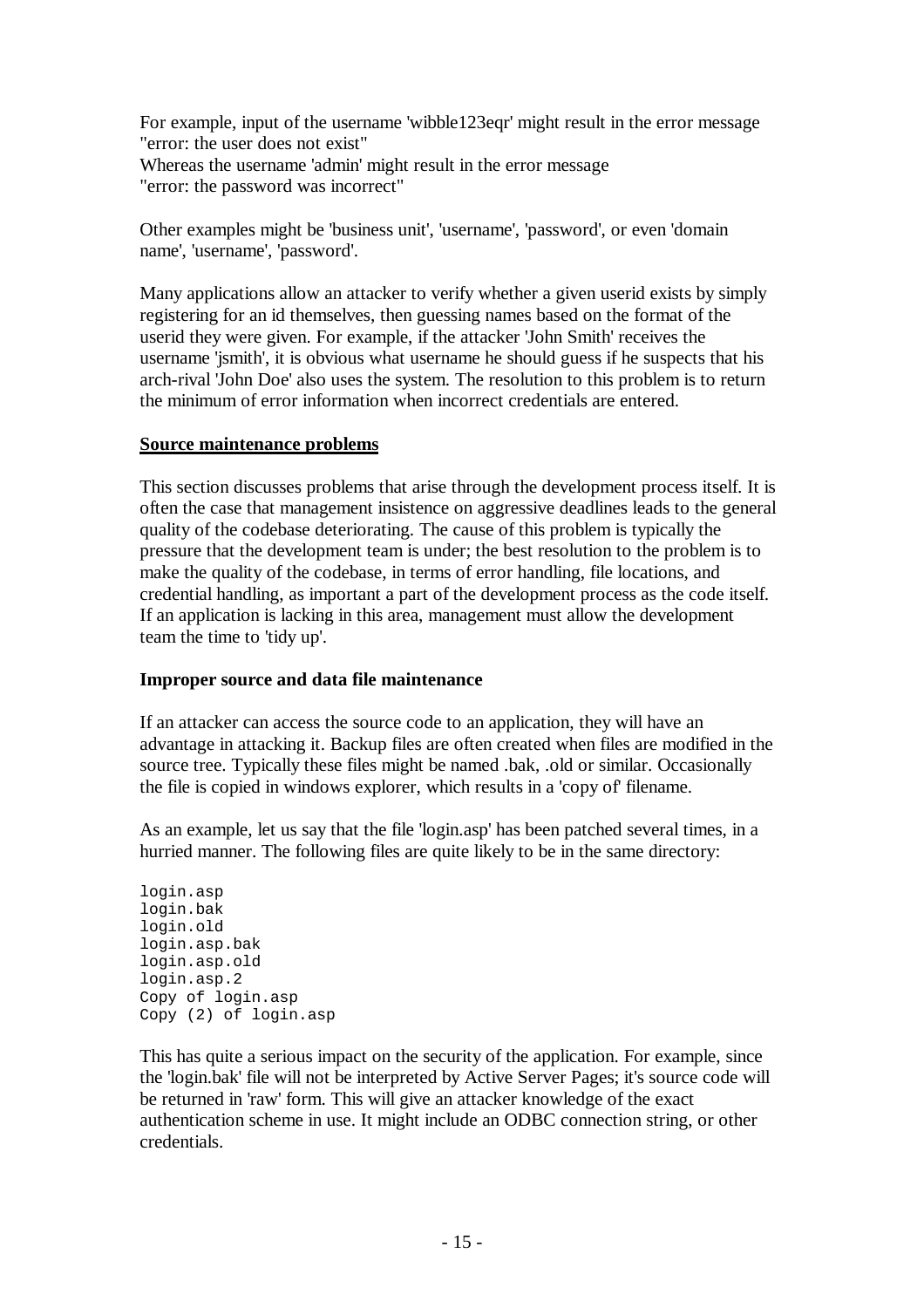Old copies of the file with a '.asp' extension are in some ways a more serious issue. If an old version of the file behaved differently, the attacker may be able to use this to his advantage. For example, if a previous version of the script was vulnerable to SQL injection (or one of the other data validation issues outlined in this document) the attacker will be able to use those issues.

More problems can be caused by version control systems. Improperly used, CVS can leave files lying around the website that are as good as a directory listing - the './CVS/Entries' file contains a list of all files and directories in the current directory. Also, if a file has been placed 'in conflict' by having two people make mutually exclusive changes, a 'conflict' file is left in the directory, named '.#<filename>.<version>' and the version is normally easy to determine.

It is fairly obvious that an attacker, even with no knowledge of the system, will be able to obtain a fair amount of source code by just guessing filenames corresponding to old versions of existing scripts. Occasionally whole directories will be copied in windows explorer, resulting in a 'copy of' filename corresponding to an existing directory on the server.

Good source control, and the time to 'tidy up' are the best resolution to this problem.

Another security problem in this general area relates to 'including' files in ASP scripts. Developers will often call the 'include' files 'database.inc' (for example) - the problem with this is that the '.inc' extension is not interpreted by ASP, and so anyone requesting

http://www.example.com/scripts/database.inc

(say) gets the source code of 'database.inc'. It is unfortunately common practice for folks to leave hardcoded credentials in 'include' files of this kind, which can lead to an almost immediate compromise of the database server or even the network. As soon as the attacker can see source code, they can begin to pick apart the structure of the application. It is best to ensure that include files have a '.asp' extension, so that the source code remains hidden.

# **Debug code**

As part of the development process, developers often add code for use when debugging the application. This frequently allows rich error information to be returned to the developer, or possibly allows the full details of a backend transaction to be viewed. In the worst cases, backdoor or 'test' authentication methods are included, which allow the developers to bypass aspects of the authentication process in order to more easily test other functionality.

A 'blind' attackers strategies in this case will be to submit likely 'debug' flags with most requests. Examples might be

```
debug=true
debug=1
trace=on
log=on
```